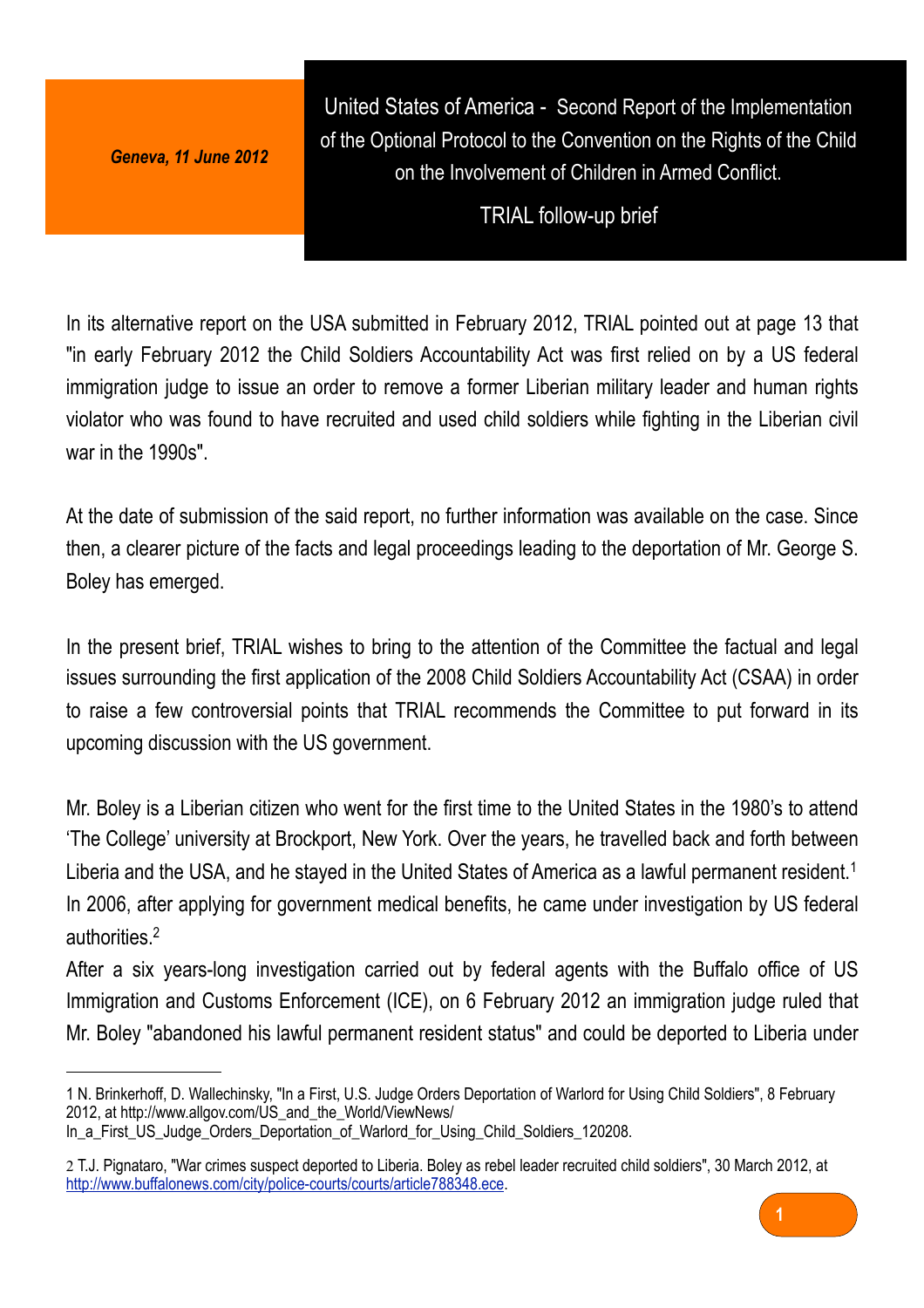both the 2008 CSAA for having recruited and used child soldiers and the charge of committing extrajudicial killings.[3](#page-1-0)

On 30 March 2012 Mr. Boley was deported to Monrovia, Liberia<sup>[4](#page-1-1)</sup>, where he now lives free and not subject to any judicial proceedings.

The outcome of the deportation procedure was hailed by ICE representatives and US authorities as a "major step in addressing the serious human rights abuses"<sup>[5](#page-1-2)</sup> and to ensure that the US "will not be a safe haven for human rights violators and war criminals."[6](#page-1-3)

The fact that the CSAA was for the first time applied in order to deny safe haven in the USA to a person responsible of recruitment and use of child soldiers is indeed commendable, but it does not go so far as to equal accountability for past crimes and justice for the victims.

After an extensive investigation, and despite the presence of substantial incriminating evidence, Mr. Boley was neither prosecuted in the USA nor extradited to a country willing to adjudicate over his alleged crimes but deported back to Liberia where he remains free from arrest and prosecution and will most certainly not face any proceedings for his alleged actions.

In order to seriously fight impunity, dealing with these cases solely through immigration procedures is far from ideal. Preventing a suspected international criminal from entering the country or deporting him is not sufficient in itself to punish past atrocities and to prevent future crimes.

In principle it is certainly correct to repatriate human rights violators to their country of origin (or other countries), provided that they are handed over to competent authorities that are willing and able to effectively and fairly prosecute them. There have been multiple case of individuals suspected of

<span id="page-1-3"></span><sup>6</sup> "Durbin Statement on first ever deportation of human rights violators based on his use of child soldiers", 7 February 2012, at <http://durbin.senate.gov/public/index.cfm/pressreleases?ID=618cf9e8-4e70-4c27-b854-b8d2f883b6e6>.



<span id="page-1-0"></span><sup>3</sup> T.J. Pignataro, "War crimes suspect deported to Liberia. Boley as rebel leader recruited child soldiers", 30 March 2012, at [http://www.buffalonews.com/city/police-courts/courts/article788348.ece.](http://www.buffalonews.com/city/police-courts/courts/article788348.ece)

<span id="page-1-1"></span><sup>4</sup> "Liberian human rights violator removed from US First-ever removal under the Child Soldiers Accountability Act", ICE News release, 30 March 2012, at [http://www.ice.gov/news/releases/1203/120330buffalo.htm.](http://www.ice.gov/news/releases/1203/120330buffalo.htm)

<span id="page-1-2"></span><sup>5 &</sup>quot;Liberian human rights violator removed from US First-ever removal under the Child Soldiers Accountability Act", ICE News release, 30 March 2012, at<http://www.ice.gov/news/releases/1203/120330buffalo.htm>.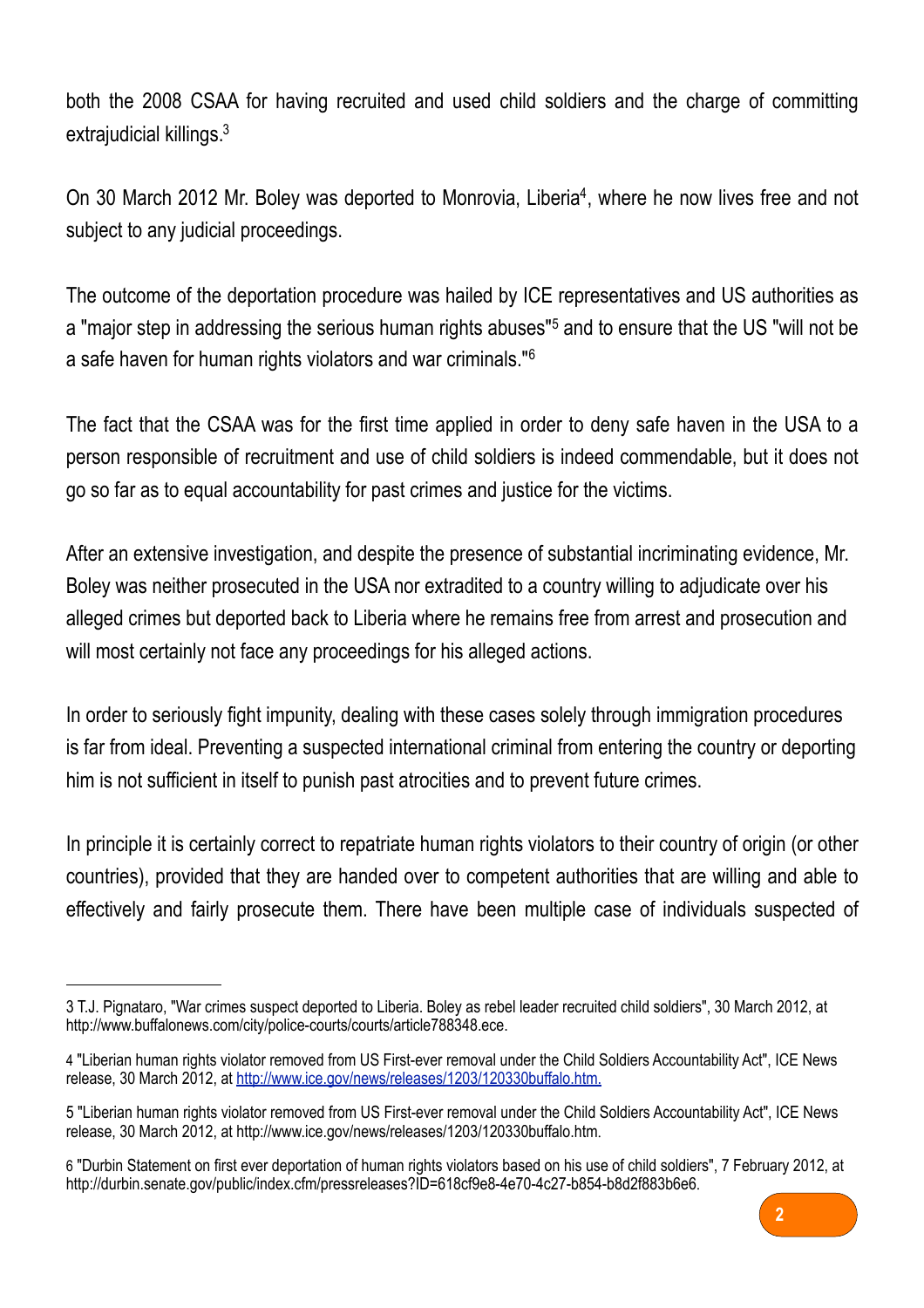serious international crimes - for instance torture, enforced disappearances, extrajudicial killings - and present on US territory who have been repatriated to this effect.<sup>[7](#page-2-0)</sup>

What is more problematic is the deportation of a suspected international criminal to the country where he had committed his crimes in circumstances whereby he will enjoy total impunity. These worries are not extraneous to US legislation and practice.

As far as US legislation is concerned, the 2009 Human Rights Enforcement Act sets out the legal principles to be taken into account:

*"In determining the appropriate legal action to take against individuals who are suspected of committing serious human rights offenses under Federal law, the section shall take into consideration the availability of criminal prosecution under the laws of the United States for such offenses or in a foreign jurisdiction that is prepared to undertake a prosecution for the conduct that forms the basis for such offenses"[.8](#page-2-1)*

The Act specifically underlines that

*"serious human rights offences include violations of Federal criminal laws relating to genocide, torture, war crimes and use and recruitment of child soldiers" (emphasis added).[9](#page-2-2)*

In cases where US courts lack jurisdiction to prosecute the suspected individual for substantial human rights violations, and prosecution against him is highly unlikely in other *fora*, practice shows



<span id="page-2-0"></span><sup>7</sup> See, for instance, the case of Mr. Juan Miguel Mendez, "US extradites Argentine for 'dirty war' crimes trial", AFP, 17 December 2010, at [http://www.google.com/hostednews/afp/article/ALeqM5iNQPxnZXeF-AzEs9IW21szPpIiNg?docId=CNG.](http://www.google.com/hostednews/afp/article/ALeqM5iNQPxnZXeF-AzEs9IW21szPpIiNg?docId=CNG.56ebdf0712e722f2c904a46ee1aa03d3.211) [56ebdf0712e722f2c904a46ee1aa03d3.211](http://www.google.com/hostednews/afp/article/ALeqM5iNQPxnZXeF-AzEs9IW21szPpIiNg?docId=CNG.56ebdf0712e722f2c904a46ee1aa03d3.211); see also the case of Mr. Pedro Pimentel Rios, Caso Dos Erres continues with the extradition, arrest, and indictment of Pedro Pimentel Ríos, 11 November 2011, at [http://www.asfcanada.ca/fr/blogue/billet/caso](http://www.asfcanada.ca/fr/blogue/billet/caso-dos-erres-continues-with-the-extradition-arrest-and-indictment-of-pedro-pimentel-rios/82)[dos-erres-continues-with-the-extradition-arrest-and-indictment-of-pedro-pimentel-rios/82](http://www.asfcanada.ca/fr/blogue/billet/caso-dos-erres-continues-with-the-extradition-arrest-and-indictment-of-pedro-pimentel-rios/82).

<span id="page-2-1"></span><sup>8</sup> Human Rights Enforcement Act, adopted on 22 December 2009, Section 509, lett. B), d).

<span id="page-2-2"></span><sup>9</sup> Human Rights Enforcement Act, adopted on 22 December 2009, Section 509, lett. B), e).